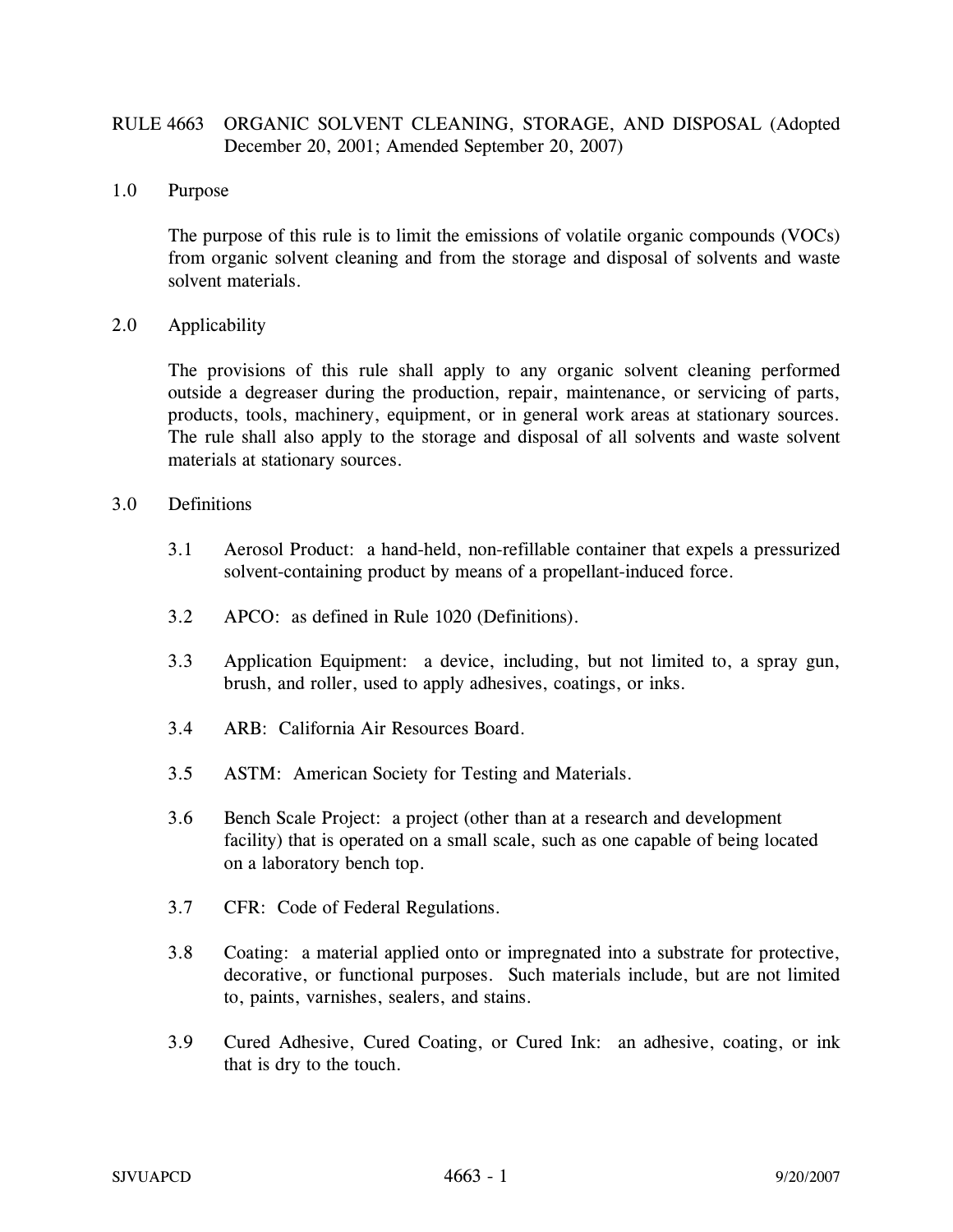- 3.10 Degreaser: a tank, tray, drum or other container in which objects to be cleaned are exposed to a solvent or solvent vapor in order to remove contaminants. The objects to be cleaned include, but are not limited to, parts, products, tools, machinery, and equipment. An enclosed spray application equipment cleaning system is not a degreaser.
- 3.11 Dissolver: an organic solvent that is added to an adhesive, coating, or ink in order to melt or to liquefy solid particles.
- 3.12 Electrical Apparatus or Electrical Components: all internal components such as wires, windings, stators, rotors, magnets, contacts, relays, energizers, and connections in an apparatus that generates or transmits electrical energy including but not limited to generators, transformers, and electric motors.
- 3.13 Electronic Components: all portions of an assembly such as circuit cards, printed wire assemblies, printed wiring boards, soldered joints, ground wires, bus bars, magnetic tapes and tape drive mechanisms, and other electronic fixtures, except the cabinet in which the components are housed.
- 3.14 EPA: United States Environmental Protection Agency.
- 3.15 Exempt Compound: an organic compound not classified as a volatile organic compound (VOC), as listed in the definition of volatile organic compound in Rule 1020 (Definitions).
- 3.16 Grams of VOC per liter of Material: the weight of VOC per volume of material and can be calculated by the following equation:

Grams of VOC per liter of material  $=$  Ws – Ww – Wec Vm

Where:

- $Ws$  = Weight of volatile compounds, in grams
- $\mathbf{W}\mathbf{w} = \mathbf{W}\mathbf{e}$  ight of water, in grams
- $Wec = Weight of exempt compounds, in grams$
- $Vm = Volume of material, in liters)$
- 3.17 High Precision Optics: optical elements used in electro-optical devices which are designed to sense, detect, or transmit light energy, including specific wavelengths of light energy and changes in light energy levels.
- 3.18 Janitorial Cleaning: the cleaning of building or stationary source components such as floors, ceilings, walls, windows, doors, stairs, bathrooms, etc., excluding work areas where maintenance or manufacturing are performed.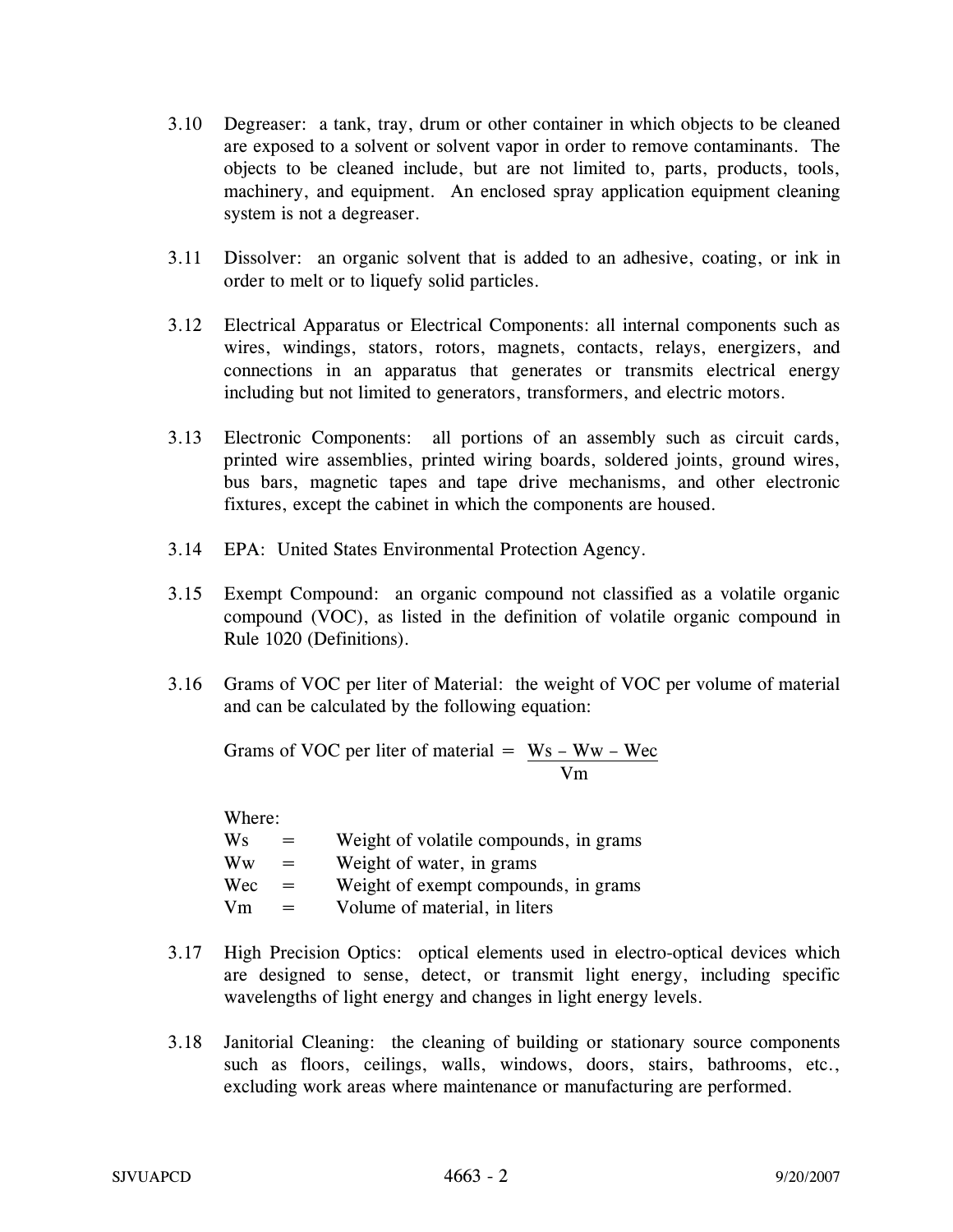- 3.19 Liquid Leak: a visible solvent leak from a container at a rate of more than three drops per minute, or a visible liquid mist.
- 3.20 Maintenance Cleaning: the cleaning of tools, forms, molds, jigs, machinery, and equipment (except coating application equipment, ink application equipment, or adhesive application equipment), and the cleaning of work areas where maintenance or manufacturing occurs.
- 3.21 Manufacturing Process: the process of making goods or articles by hand or by machine.
- 3.22 Medical Device: an instrument, apparatus, implement, machine, contrivance, implant, in vitro reagent or other similar article, including any component or accessory that meets the following conditions:
	- 3.22.1 is intended for use in the diagnosis of disease or other conditions, or in the cure, mitigation, treatment, or prevention of diseases; or
	- 3.22.2 is intended to affect the structure or any function of the body; or
	- 3.22.3 is defined in the National Formulary or the United States Pharmacopeia, or any supplement to it.
- 3.23 Non-Absorbent Container: a container made of non-porous material that does not allow the migration of solvents through it.
- 3.24 Non-Atomized Solvent Flow: solvents in the form of a liquid stream without the introduction of any propellant.
- 3.25 Non-Leaking Container: a container without liquid leak.
- 3.26 Normal Business Hours: Monday through Friday, 8:00 am to 5:00 pm.
- 3.27 Organic Solvent: the same as "Solvent."
- 3.28 Organic Solvent Cleaning: an activity, or operation, or process, (including surface preparation, cleanup, or wipe cleaning), performed outside of a degreaser, that uses organic solvent to remove uncured adhesives, uncured coatings, uncured inks or other contaminants, including, but not limited to, dirt, soil, oil, lubricants, coolants, moisture, fingerprints, and grease, from parts, products, tools, machinery, application equipment and general work areas. Cleaning spray equipment used for the application of coatings, adhesives, or ink, is also considered to be organic solvent cleaning.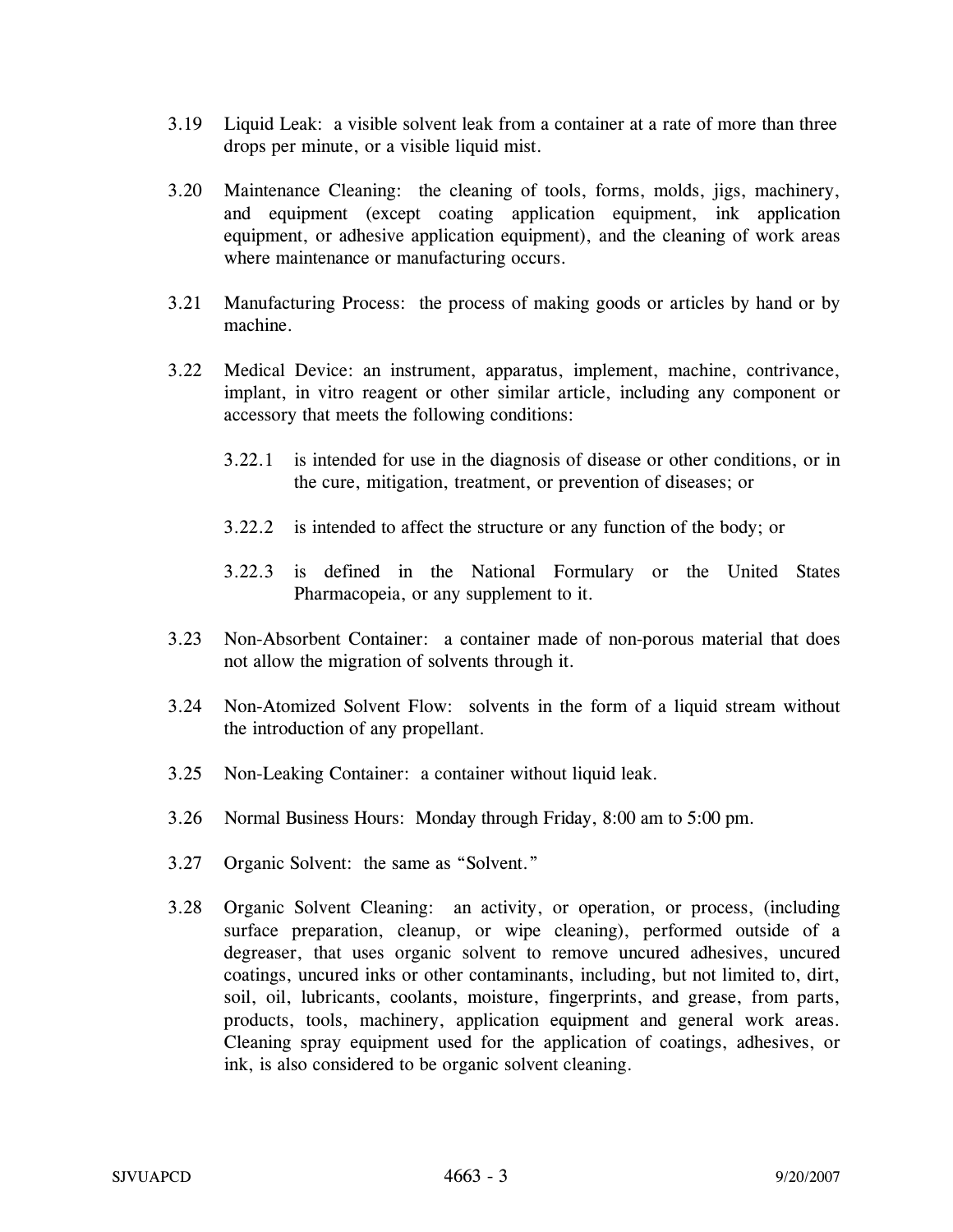- 3.29 Propellant: any gas, including air, in a pressure container for expelling the contents when the pressure is released.
- 3.30 Repair Cleaning: a solvent cleaning operation or activity carried out during a repair process.
- 3.31 Repair Process: the process of returning a damaged object or an object not operating properly to good condition.
- 3.32 Research and Development: a facility or portion thereof used to further the development of useful materials, devices, systems, or methods, including, but not limited to, design, development, and improvement of prototypes and processes. Research and development does not include the manufacturing process itself.
- 3.33 Rolling, Consecutive 365-Day Period: any given date plus the immediate, previous 364 days.
- 3.34 SCAQMD: South Coast Air Quality Management District.
- 3.35 Scientific Instruments: instruments (including the components, assemblies, and subassemblies used in their manufacture) and associated accessories and reagents which are used for the detection, measurement, analysis, separation, synthesis, or sequencing of various compounds.
- 3.36 Solvent: any liquid containing a volatile organic compound or combination of volatile organic compounds, which is used as a diluent, thinner, dissolver, viscosity reducer, cleaning agent, or for other similar uses. These liquids are principally derived from petroleum and include petroleum distillates, chlorinated hydrocarbons, chlorofluorocarbons, ketones, and alcohols. Effective through September 20, 2008, solutions, emulsions, and dispersions of water and soap, or water and detergent, that contain 50 grams of VOCs per liter or less, as used, are not considered to be organic solvents. Effective on and after September 21, 2008, solutions, emulsions, and dispersions of water and soap, or water and detergent, that contain 25 grams of VOCs per liter or less, as used, are not considered to be organic solvents.
- 3.37 Solvent Flushing: the use of a solvent to remove uncured adhesives, uncured inks, uncured coatings, or contaminants from the internal surfaces and passages of equipment by flushing solvent, by a non-atomized solvent flow, through the equipment.
- 3.38 Stationary Source: as defined in Rule 2201 (New and Modified Stationary Source Review Rule).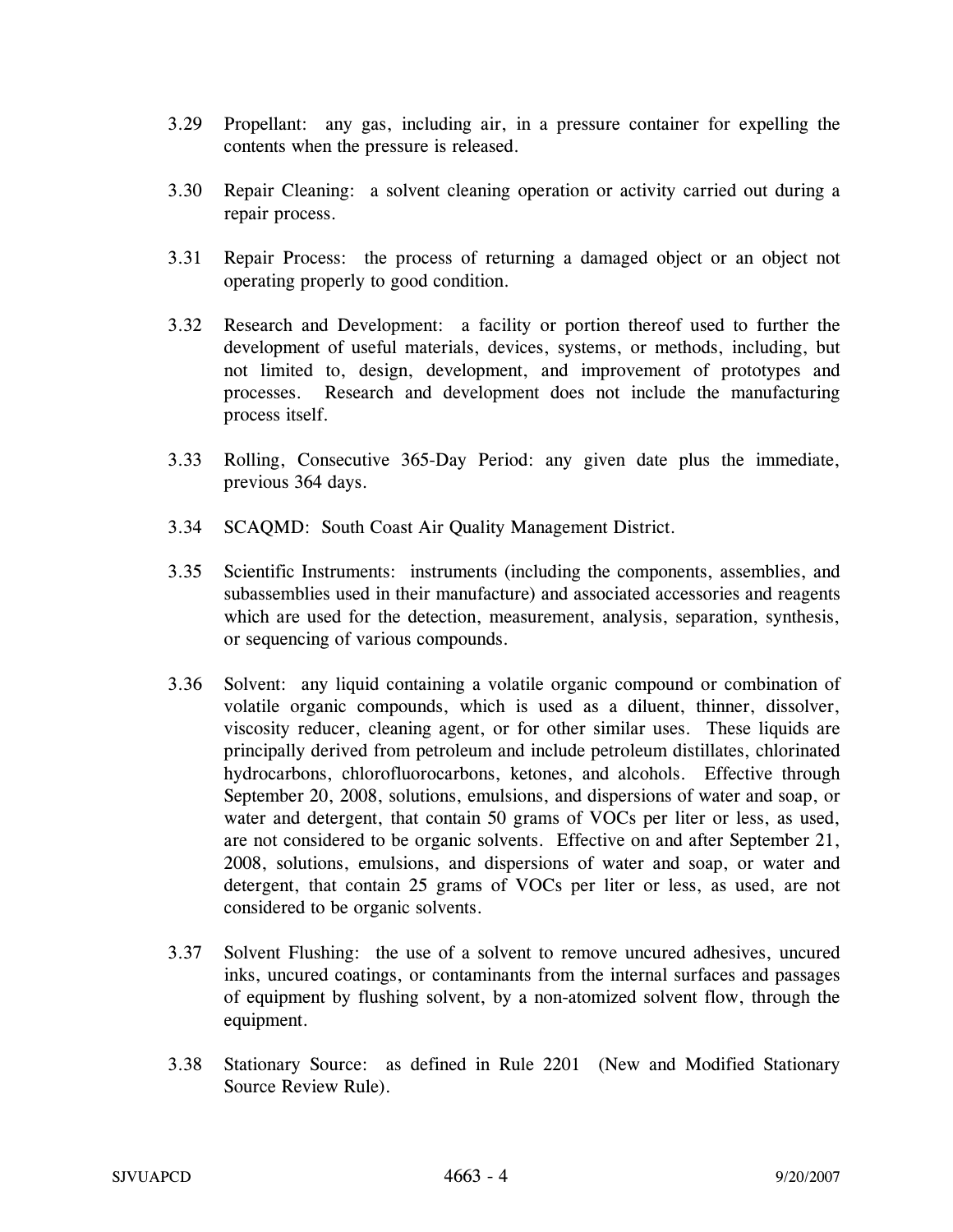- 3.39 Stripping: the use of solvent to remove material such as cured adhesives, cured inks, cured or dried paint, cured or dried paint residue or temporary protective coating.
- 3.40 Surface Preparation: the removal of contaminants from a surface prior to the application of coatings, inks, or adhesives or before proceeding to the next step of a manufacturing process.
- 3.41 Thinner: a solvent that is used to dilute coatings to reduce viscosity, color strength, and solids, or to modify drying conditions.
- 3.42 Viscosity Reducer: an organic solvent which is added to an adhesive, coating or ink to make it more fluid.
- 3.43 Volatile Organic Compound (VOC): as defined in Rule 1020 (Definitions).
- 3.44 Waste Solvent Material: any solvent which may contain dirt, oil, metal particles, sludge, and/or waste products, or wiping material containing VOCs including, but not limited to, paper, cloth, sponge, rag, or cotton swab used in organic solvent cleaning.
- 3.45 Wipe Cleaning: a solvent cleaning activity performed by hand rubbing an absorbent material such as a rag, paper, sponge, brush, or cotton swab containing solvent.
- 4.0 Exemptions

The provisions of this rule shall not apply to:

- 4.1 Janitorial cleaning, including graffiti removal.
- 4.2 Stripping of cured coatings, cured adhesives, and cured inks, except the stripping of such materials from spray application equipment.
- 4.3 Any source operation that is subject to or specifically exempted by any of the following rules:
	- 4.3.1 Rule 4602 (Motor Vehicle and Mobile Equipment Coating Operations). This exemption shall apply through December 31, 2008,
	- 4.3.2 Rule 4603 (Surface Coating of Metal Parts and Products),
	- 4.3.3 Rule 4604 (Can and Coil Coating Operations),
	- 4.3.4 Rule 4605 (Aerospace Assembly and Component Coating Operations),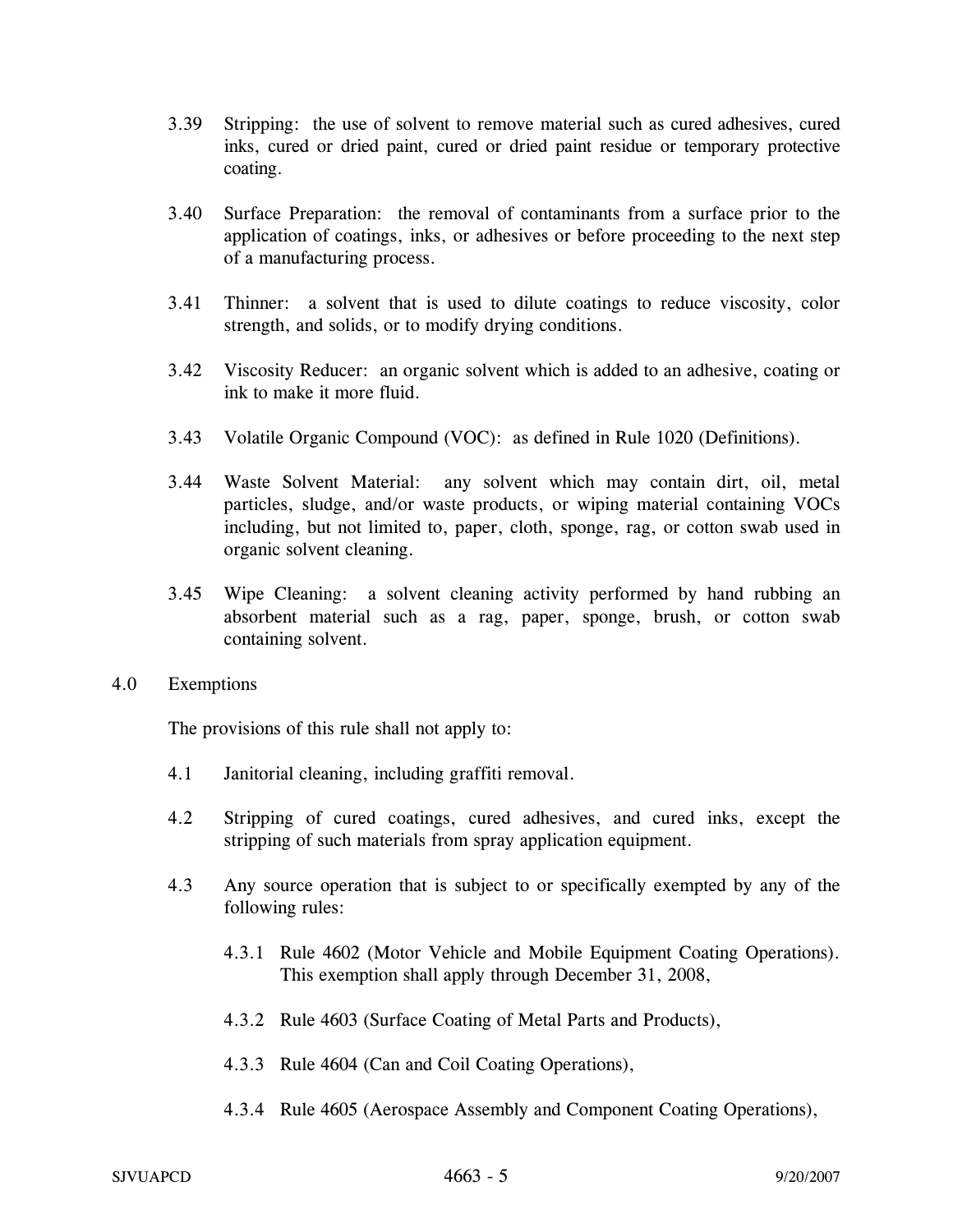- 4.3.5 Rule 4606 (Wood Products Coating Operations),
- 4.3.6 Rule 4607 (Graphic Arts),
- 4.3.7 Rule 4612 (Motor Vehicle and Mobile Equipment Coating Operations Phase II). This exemption shall apply on and after January 1, 2009,
- 4.3.8 Rule 4623 (Storage of Organic Liquids),
- 4.3.9 Rule 4652 (Coatings and Ink Manufacturing),
- 4.3.10 Rule 4653 (Adhesives),
- 4.3.11 Rule 4662 (Organic Solvent Degreasing Operations),
- 4.3.12 Rule 4672 (Petroleum Solvent Dry Cleaning Operations),

4.3.13 Rule 4684 (Polyester Resin Operations), or

4.3.14 Rule 4691 (Vegetable Oil Processing Operations).

- 4.4 Except for the records required in Section 6.2.4, the provisions of Section 5.1 shall not apply to an operator using 55 gallons or less of organic solvent products in all source operations subject to Rule 4663 in a stationary source, in any rolling, consecutive 365-day period.
- 4.5 The provisions of Table 1 shall not apply to the following applications:
	- 4.5.1 Cleaning of solar cells, laser hardware, scientific instruments, or high precision optics.
	- 4.5.2 Cleaning in laboratory tests and analyses, or bench scale or research and development projects.
	- 4.5.3 Cleaning of clutch assemblies where rubber is bonded to metal by means of an adhesive.
	- 4.5.4 Cleaning of paper-based gaskets.
- 4.6 The provisions of Table 1 Category C shall not apply to the cleaning of application equipment used to apply coatings on satellites and radiation effect coatings.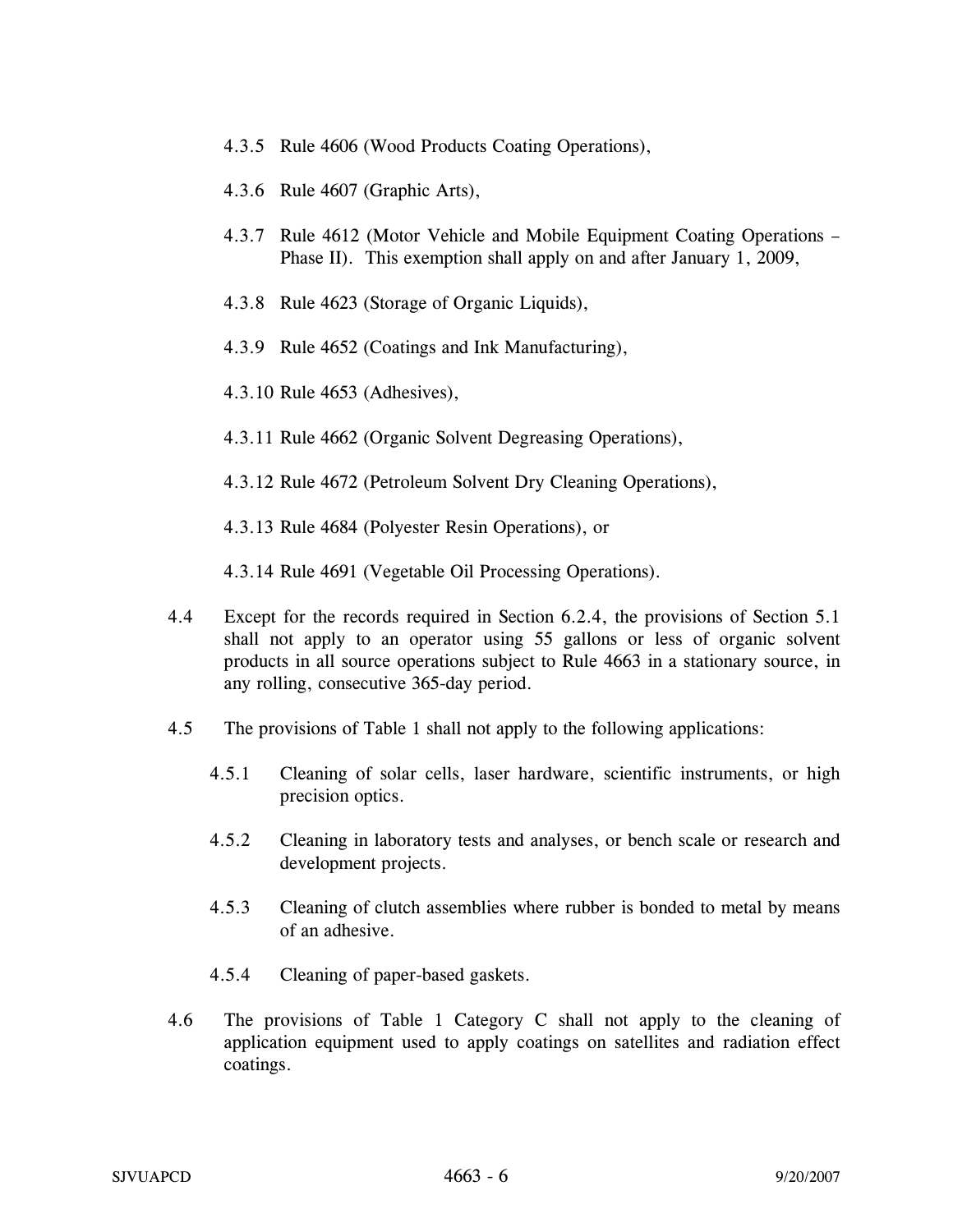- 4.7 Until September 20, 2008, the provisions of Table 1 and Section 5.3 shall not apply to the cleaning of architectural coating application equipment provided that the cleaning solvent used does not exceed 950 grams of VOC per liter. Effective on and after September 21, 2008, such cleaning shall be performed in accordance with all provisions of the rule. An operator using solvent to clean architectural coating application equipment is exempt from the provisions of this rule if the facility meets the specifications of Section 4.4.
- 4.8 Cleaning with aerosol products shall not be subject to the VOC content limits of Table 1 and the work practices of Section 5.2.2 if 160 fluid ounces or less of non-compliant aerosol products are used per day, per facility. The use of such product shall comply with ARB regulations.
- 5.0 Requirements
	- 5.1 Organic Solvent VOC Content Limits

An operator shall not use organic solvents for cleaning operations that exceed the VOC content limits specified in Table 1, in accordance with the corresponding effective date.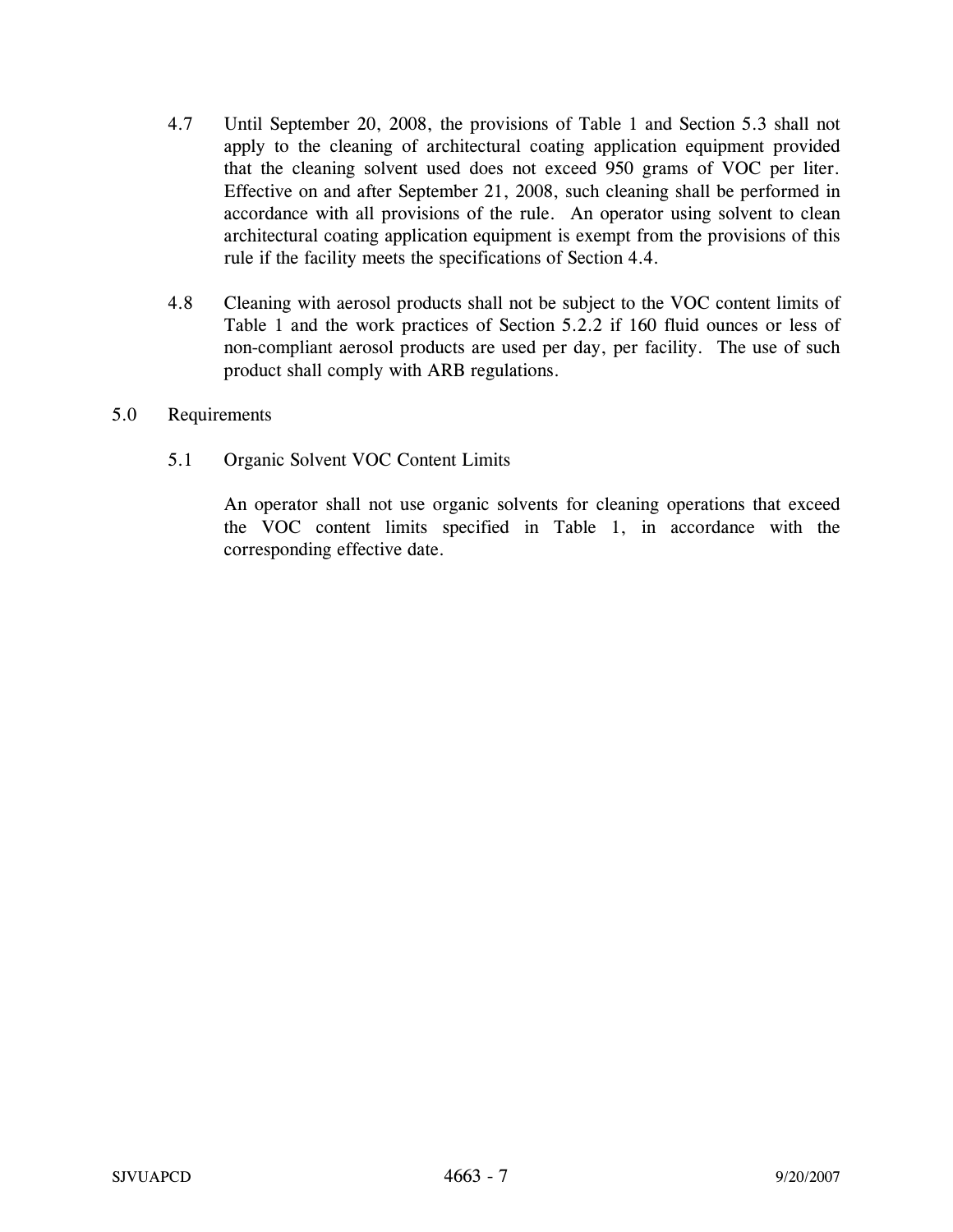|                                             | Effective                | Effective on and after   |
|---------------------------------------------|--------------------------|--------------------------|
|                                             | November 15, 2003        | September 21, 2008       |
|                                             | through                  |                          |
|                                             | September 20, 2008       |                          |
| Type of Solvent                             | <b>VOC Content Limit</b> | <b>VOC Content Limit</b> |
| <b>Cleaning Operation</b>                   | Grams of VOC/liter       | Grams of VOC/liter       |
|                                             | of material $(lb/gal)$   | of material (lb/gal)     |
| A. Product Cleaning During Manufacturing    |                          |                          |
| Process or Surface Preparation for Coating, |                          |                          |
| Adhesive, or Ink Application                |                          |                          |
| 1. General                                  | 50(0.42)                 | 25(0.21)                 |
| 2. Electrical Apparatus Components and      | 500(4.2)                 | 100(0.84)                |
| <b>Electronic Components</b>                |                          |                          |
| 3. Medical Devices and Pharmaceuticals      | 800 (6.7)                | 800(6.7)                 |
| B. Repair and Maintenance Cleaning          |                          |                          |
| 1. General                                  | 50(0.42)                 | 25(0.21)                 |
| 2. Electrical Apparatus Components and      | 900(7.5)                 | 100(0.84)                |
| <b>Electronic Components</b>                |                          |                          |
| 3. Medical Devices and Pharmaceuticals      | 800(6.7)                 | 800(6.7)                 |
| 3.1 Tools, Equipment, and Machinery         |                          |                          |
| 3.2 General Work Surfaces                   | 600(5.0)                 | 600(5.0)                 |
| C. Cleaning of Coating or Adhesive          |                          |                          |
| <b>Application Equipment</b>                | 550 (4.6)                | 25(0.21)                 |

## Table 1 – Organic Solvent VOC Content Limits

## 5.2 Cleaning Methods

- 5.2.1 Sections 5.2.2 through 5.2.8 shall apply to operators performing solvent cleaning operations outside the control of a VOC emission control system and the cleaning operations are not Table 1 Category A.1 or Table 1 Category B.1.
- 5.2.2 Until September 20, 2008, an operator performing cleaning operations from Table 1 (other than Category A.1 or Category B.1) and using solvent with VOC content greater than 50 g/L shall meet the requirements of Sections 5.2.5 through 5.2.7 in addition to meeting the applicable VOC content limits of Table 1.
- 5.2.3 On and after September 21, 2008, an operator performing cleaning operations from Table 1 (other than Category A.1, Category B.1 or Category C) and using solvent with VOC content greater than 25 g/L shall meet the requirements of Sections 5.2.5 through 5.2.7 in addition to meeting the applicable VOC content limits of Table 1.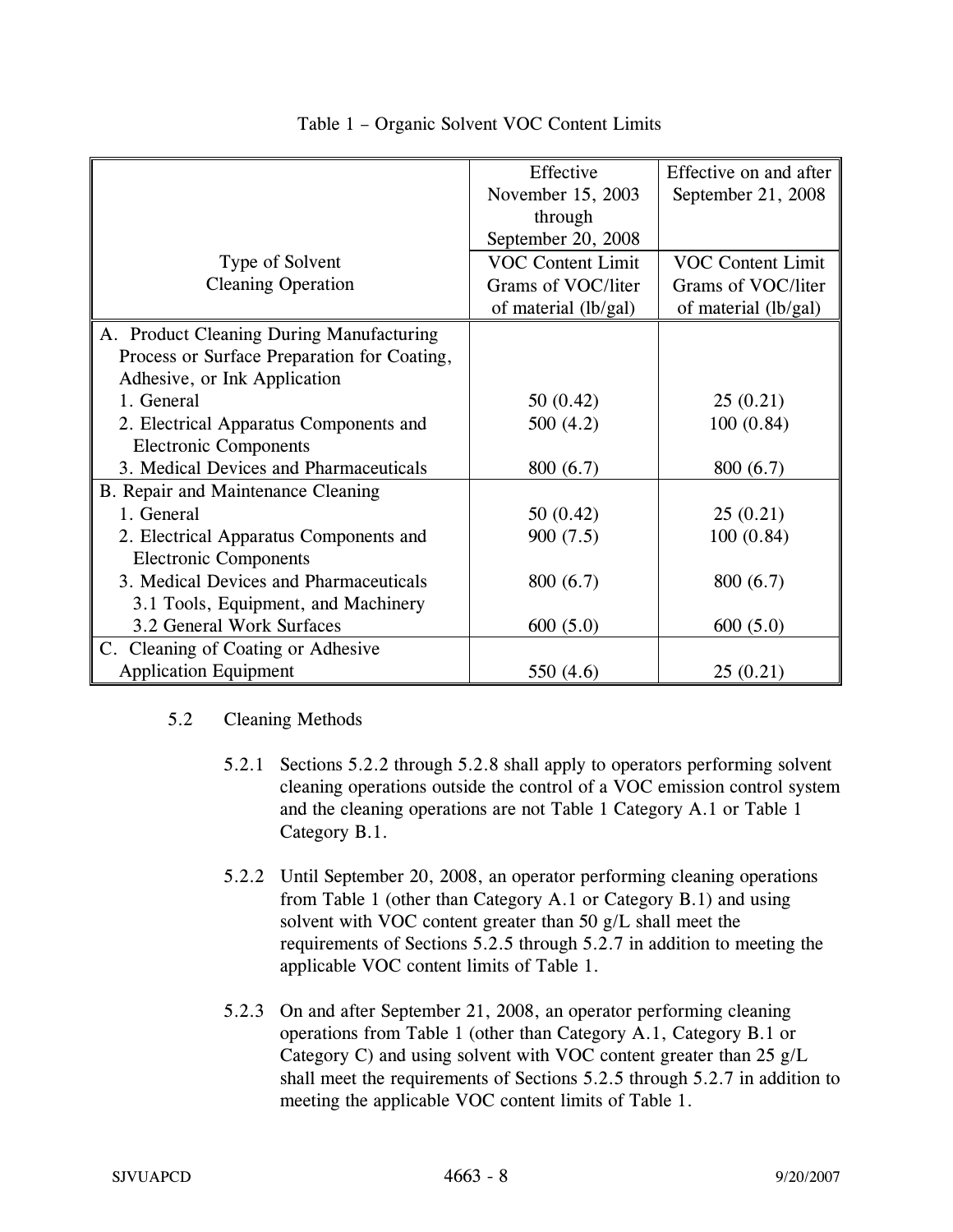- 5.2.4 Sections 5.2.5 through 5.2.7 shall not apply to operators performing Table 1 Category C cleaning operations outside the control of a VOC emission control system on and after September 21, 2008.
- 5.2.5 Cleaning activities that use solvents shall be performed by one or more of the following methods:
	- 5.2.5.1 Wipe cleaning; or
	- 5.2.5.2 Application of solvent from hand-held spray bottles from which solvents are dispensed without a propellant-induced force; or
	- 5.2.5.3 Non-atomized solvent flow method in which the cleaning solvent is collected in a container or a collection system which is closed except for solvent collection openings and, if necessary, openings to avoid excessive pressure build-up inside the container; or
	- 5.2.5.4 Solvent flushing method in which the cleaning solvent is discharged into a container that is closed except for solvent collection openings and, if necessary, openings to avoid excessive pressure build-up inside the container. The discharged solvent from the equipment must be collected into containers without atomizing into the open air. The solvent may be flushed through the system by air or hydraulic pressure, or by pumping.
- 5.2.6 Solvent shall not be atomized into the open air unless it is vented to a VOC emission control system that complies with Section 5.4. This provision shall not apply to the cleaning of nozzle tips of automated spray equipment systems, except for robotic systems, and cleaning with spray bottles or containers described in Section 5.2.5.2.
- 5.2.7 An operator shall not use VOC-containing materials to clean spray equipment used for the application of coatings, adhesives, or ink, unless an enclosed system or equipment that is proven to be equally effective at controlling emissions is used for cleaning. If an enclosed system is used, it must totally enclose spray guns, cups, nozzles, bowls, and other parts during washing, rinsing and draining procedures, and it must be used according to the manufacturer's recommendations and must be closed when not in use.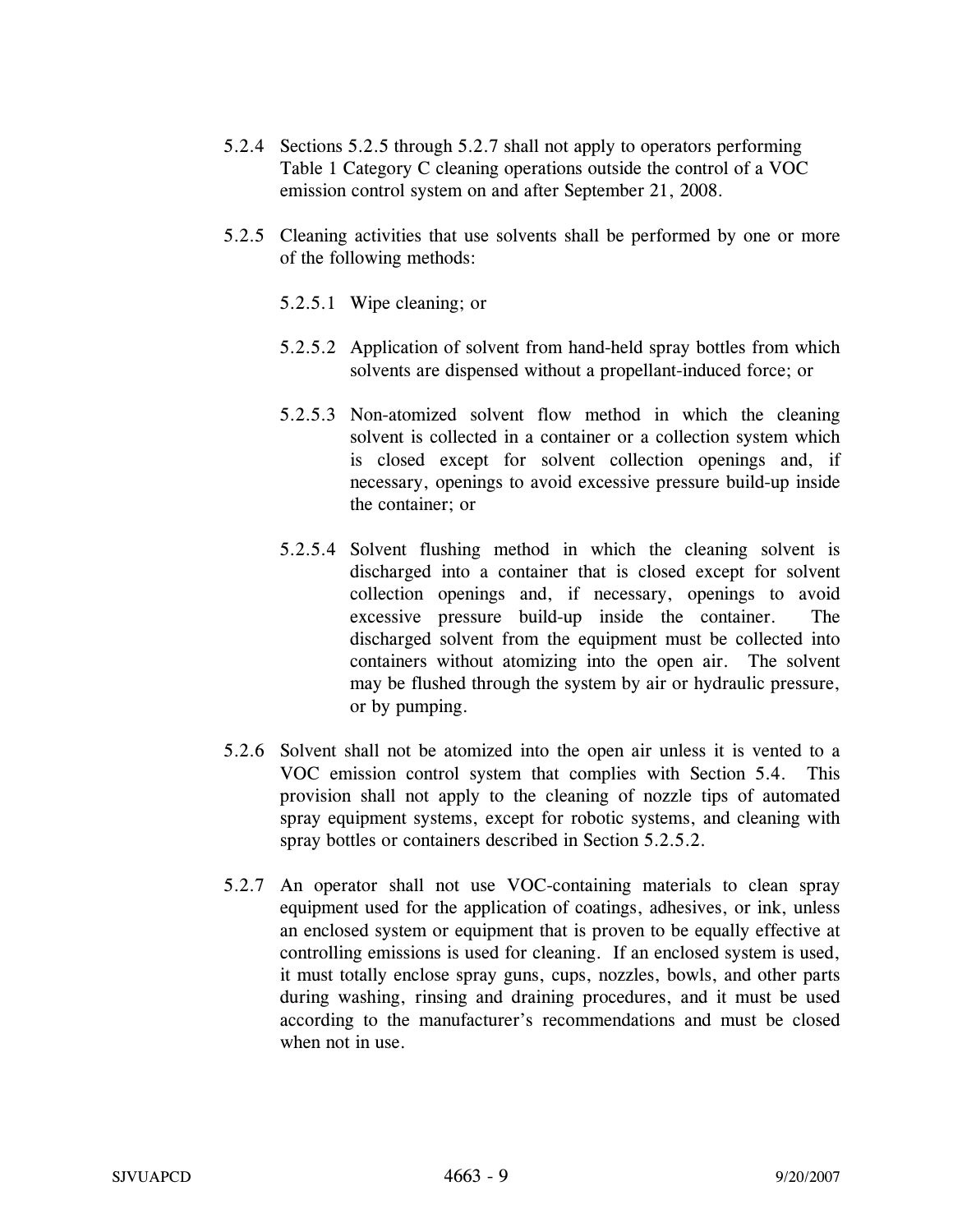- 5.3 In lieu of complying with the VOC content limits of Table 1 or complying with the provisions of Sections 5.2, an operator may control VOC emissions from solvent cleaning operations with a VOC emission control system that meets the requirements of Section 5.5.
- 5.4 Storage and Disposal of Solvents

An operator shall store or dispose of fresh or spent solvents, waste solvent cleaning materials such as cloth, paper, etc., coatings, adhesives, catalysts, and thinners in closed, non-absorbent and non-leaking containers. The containers shall remain closed at all times except when depositing or removing the contents of the containers or when the container is empty.

- 5.5 VOC Emission Control System
	- 5.5.1 In lieu of complying with the requirements in Section 5.1 or Section 5.2, an operator may comply with this rule by using a VOC emission control system in association with the solvent cleaning operation, provided that during emission-producing activities, the system complies with Sections 5.5.4 and 5.5.5 and either Section 5.5.2 or Section 5.5.3, as applicable.
	- 5.5.2 The VOC emission control system's collection device(s) has a capture efficiency of at least 90 percent, by weight, of the emissions generated by the solvent cleaning operation and one of the following requirements:
		- 5.5.2.1 The VOC emission control system's control device(s) has a control efficiency of at least 95 percent, by weight, or
		- 5.5.2.2 The VOC emission control system has an output of less than 50 parts per million by weight (ppm) calculated as carbon with no dilution; or,
	- 5.5.3 If the solvent cleaning activity is associated with operations subject to Rule 4661 (Organic Solvents), the VOC emission control system shall meet the VOC emission control system overall capture and control efficiency requirements as specified in Rule 4661 (Organic Solvents).
	- 5.5.4 The VOC emission control system shall be approved by the APCO.
	- 5.5.5 In no case shall compliance through use of a VOC emission control system result in VOC emissions in excess of the VOC emissions which would result from compliance with Section 5.1 or Section 5.2, as applicable.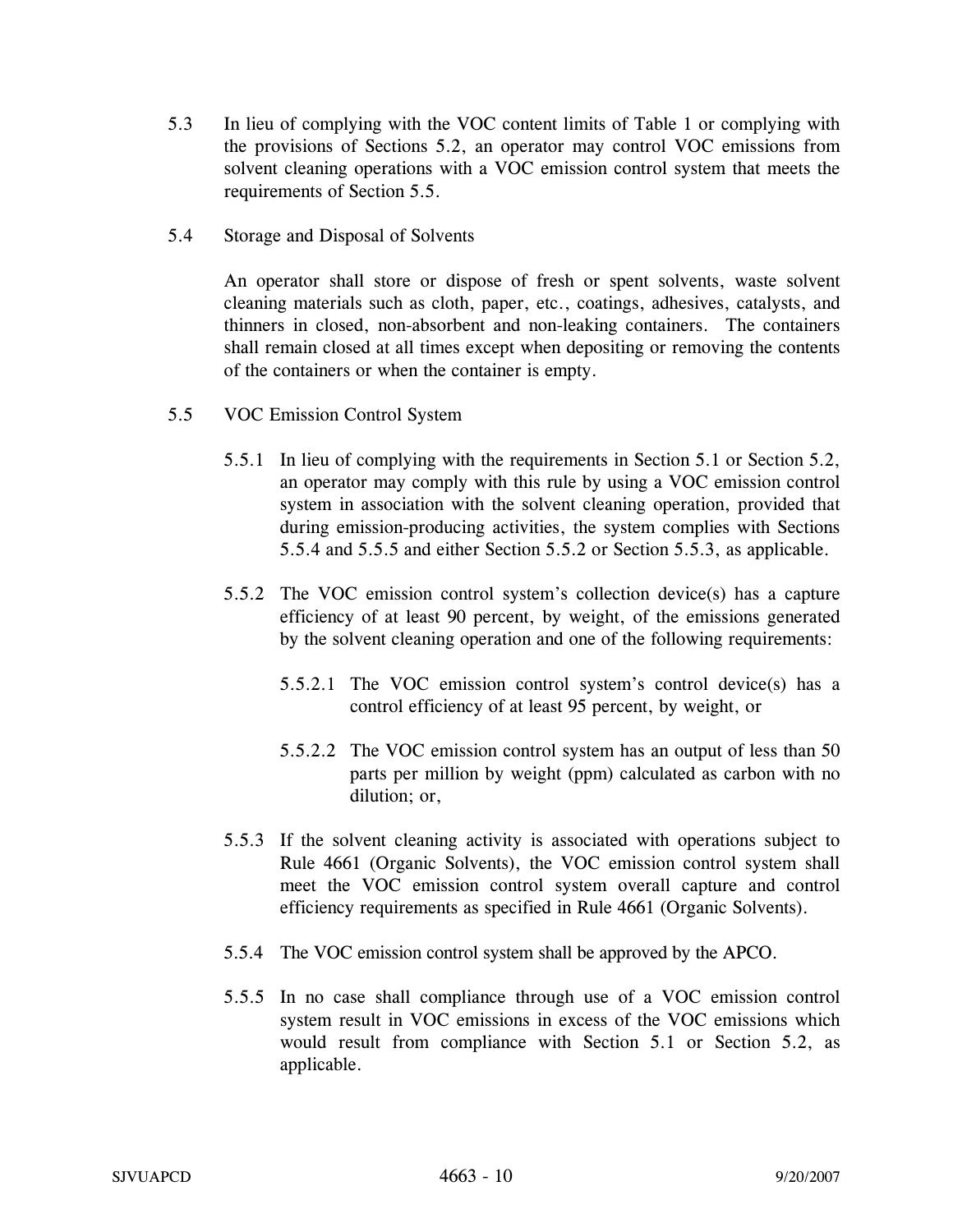- 6.0 Administrative Requirements
	- 6.1 Compliance Statement Requirements

Manufacturers of any solvents subject to this rule shall indicate on the solvent container, or on a separate product data sheet or material safety data sheet, the name of the solvent, manufacturer's name, the VOC content, and density of the solvent, as supplied. The VOC content shall be expressed in units of gm/liter or lb/gallon.

6.2 Recordkeeping Requirements

An operator shall comply with the following recordkeeping requirements:

- 6.2.1 The operator shall retain the records specified in Sections 6.2.2 through 6.2.6, as applicable, on site for a period of five years, make the records available on site during normal business hours to the APCO, ARB, or EPA, and submit the records to the APCO, ARB, or EPA upon request.
- 6.2.2 Keep a copy of the manufacturer's product data sheet or material safety data sheet of the solvents used for organic solvent cleaning activities.
- 6.2.3 Maintain a current list of solvents that are being used for organic solvent cleaning activities at the stationary source. The list shall include the following information:
	- 6.2.3.1 The name of the solvent and its manufacturer's name.
	- 6.2.3.2 The VOC content of the solvent expressed in grams/liter or lb/gallon.
	- 6.2.3.3 When the solvent is a mixture of different materials that are blended by the operator, the mix ratio of the batch shall be recorded and the VOC content of the batch shall be calculated and recorded in order to determine compliance with the specified limits of VOC content, as applied.
	- 6.2.3.4 The type of cleaning activity for each solvent that is being used at the stationary source in accordance with the applicable cleaning category specified in Table 1 of this rule.
- 6.2.4 On and after September 20, 2007, the quantity of solvents used in solvent cleaning operations shall be recorded on a daily basis.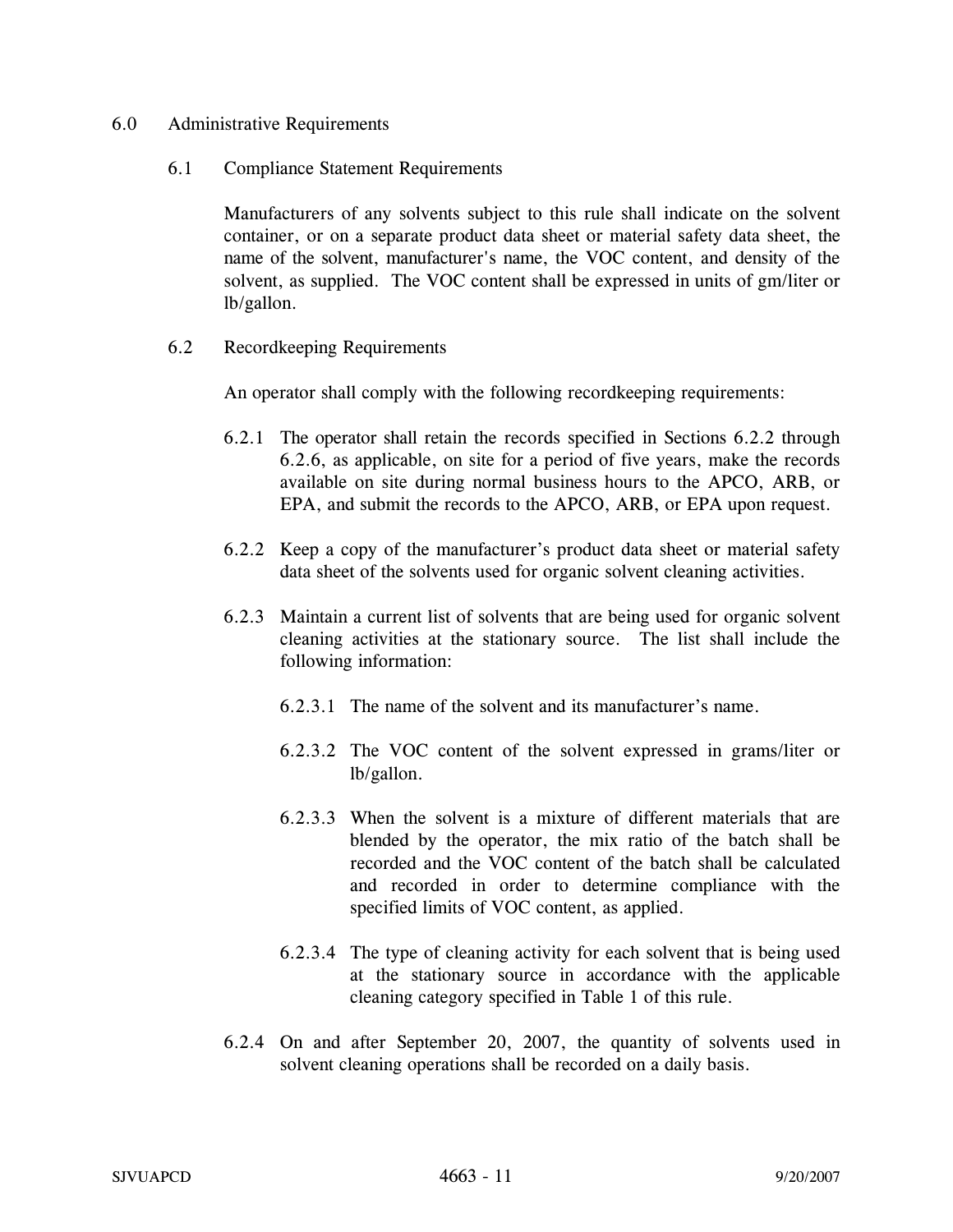6.2.5 An operator claiming exemption under Section 4.4 shall keep records of any additional information necessary to confirm that 55 gallons or less of organic solvent products are used in all source operations subject to this rule at the stationary source in any rolling, consecutive 365-day period. An operator shall maintain usage records of non-compliant solvents on the days that non-compliant solvents are used.

### 6.2.6 VOC Emission Control System Records

- 6.2.6.1 An operator using a VOC emission control system pursuant to Section 5.5 as a means of complying with this rule shall maintain daily records of the VOC emission control system's key operating parameters during periods of emission-producing operations. Key system operating parameters are those necessary to ensure compliance with VOC limits. The parameters may include, but are not limited to, temperatures, pressures, and flow rates.
- 6.2.6.2 An operator shall keep records describing all maintenance work on the VOC emission control system that requires the VOC emission control system to be shut down.

### 6.3 Test Methods

- 6.3.1 Determination of VOC Content
	- 6.3.1.1 The VOC content of solvents and organic materials shall be determined by using EPA Test Method 24 or 24A, or SCAQMD Method 304 (Determination of Volatile Organic Compounds in Various Materials), or by using the manufacturer's product formulation data and the formula for "Grams of VOC per liter of Material" in Section 3.0.
	- 6.3.1.2 The content of exempt halogenated VOCs shall be determined by using the ARB Method 432 or SCAQMD Method 303 (Determination of Exempt Compounds).
- 6.3.2 Determination of Overall Capture and Control Efficiency of a VOC Emission Control System
	- 6.3.2.1 The capture efficiency of a VOC emission control system's collection device(s) shall be determined according to EPA's "Guidelines for Determining Capture Efficiency," January 9, 1995 and 40 CFR 51, Appendix M, Methods 204-204F, as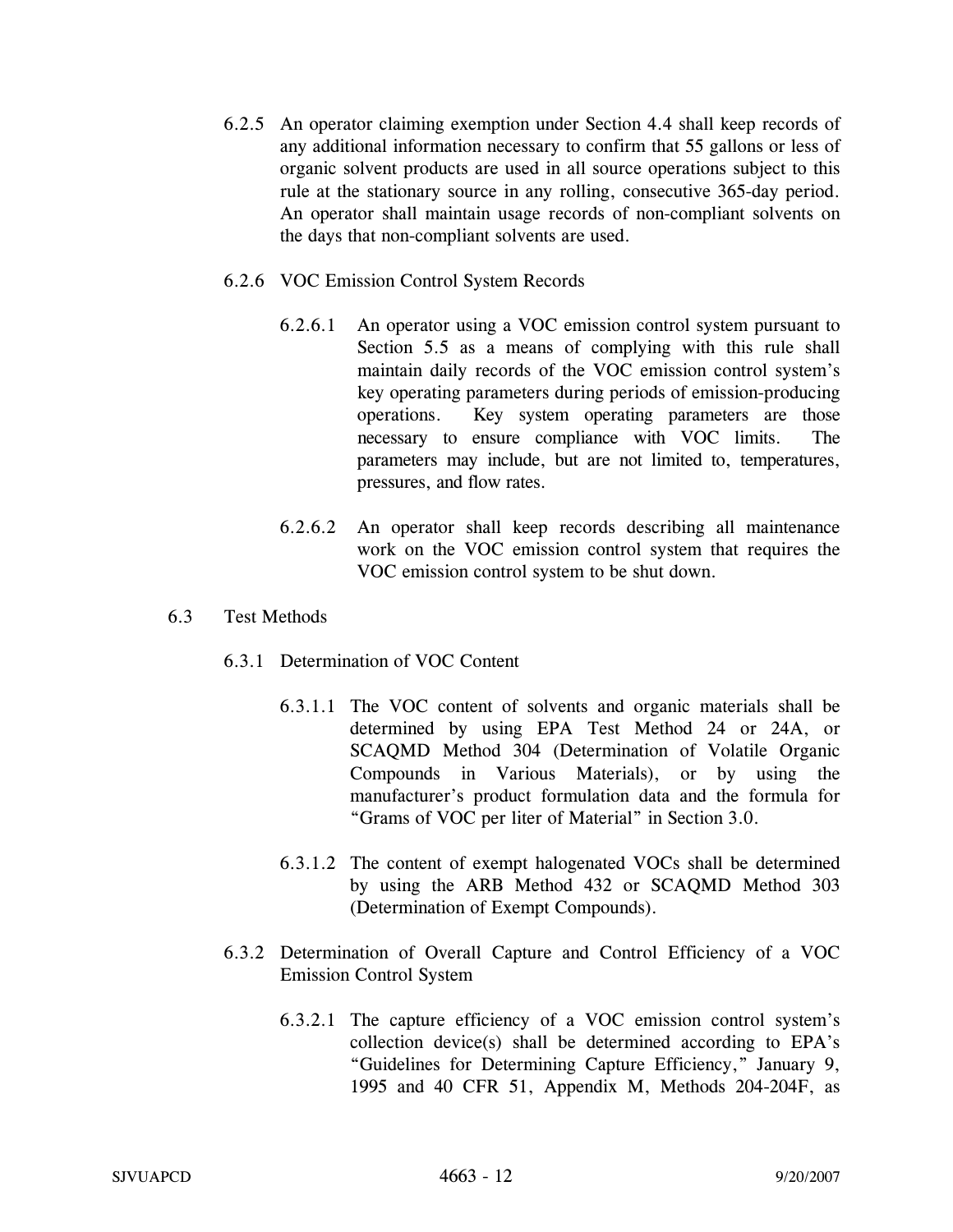applicable, or any other method approved by EPA, ARB, and the APCO.

- 6.3.2.2 The control efficiency of a VOC emission control system's control device(s) shall be determined using EPA Methods 2, 2A, or 2D for measuring flow rates and EPA Methods 25, 25A, or 25B for measuring total gaseous organic concentrations at the inlet and outlet of the VOC emission control system's control device. EPA Method 18 or ARB Method 422 shall be used to determine the emissions of exempt compounds.
- 6.3.2.3 For VOC emission control systems that consist of a single VOC emission collection device connected to a single VOC emission control device, the overall capture and control efficiency shall be calculated by using the following equation:

|                  | CECAPTURE AND CONTROL $=$ [ CECAPTURE X CECONTROL ] / 100 % |
|------------------|-------------------------------------------------------------|
| Where:           |                                                             |
|                  | $CE$ CAPTURE AND CONTROL = Overall Capture and Control      |
|                  | Efficiency, in percent                                      |
| <b>CECAPTURE</b> | = Capture Efficiency of the collection                      |
|                  | device, in percent, as determined in                        |
|                  | Section 6.3.2.1                                             |
| <b>CECONTROL</b> | = Control Efficiency of the control                         |
|                  | device, in percent, as determined in                        |
|                  | Section 6.3.2.2.                                            |

### 6.3.3 Determination of Solvent Losses from Spray Gun Cleaning Systems

The passive and active solvent losses from spray gun cleaning systems shall be determined by using SCAQMD "General Test Method for Determining Solvent Losses from Spray Gun Cleaning Systems" dated October 3, 1989. The test solvent for this determination shall be lacquer thinner with a minimum vapor pressure of  $105$  mm Hg at  $20^{\circ}$ C. The minimum temperature shall be  $15^{\circ}$ C.

### 6.4 Multiple Test Methods

When more than one test method or set of test methods is specified for any testing, a violation of any requirement of this rule established by any one of the specified test methods or set of test methods shall constitute a violation of this rule.